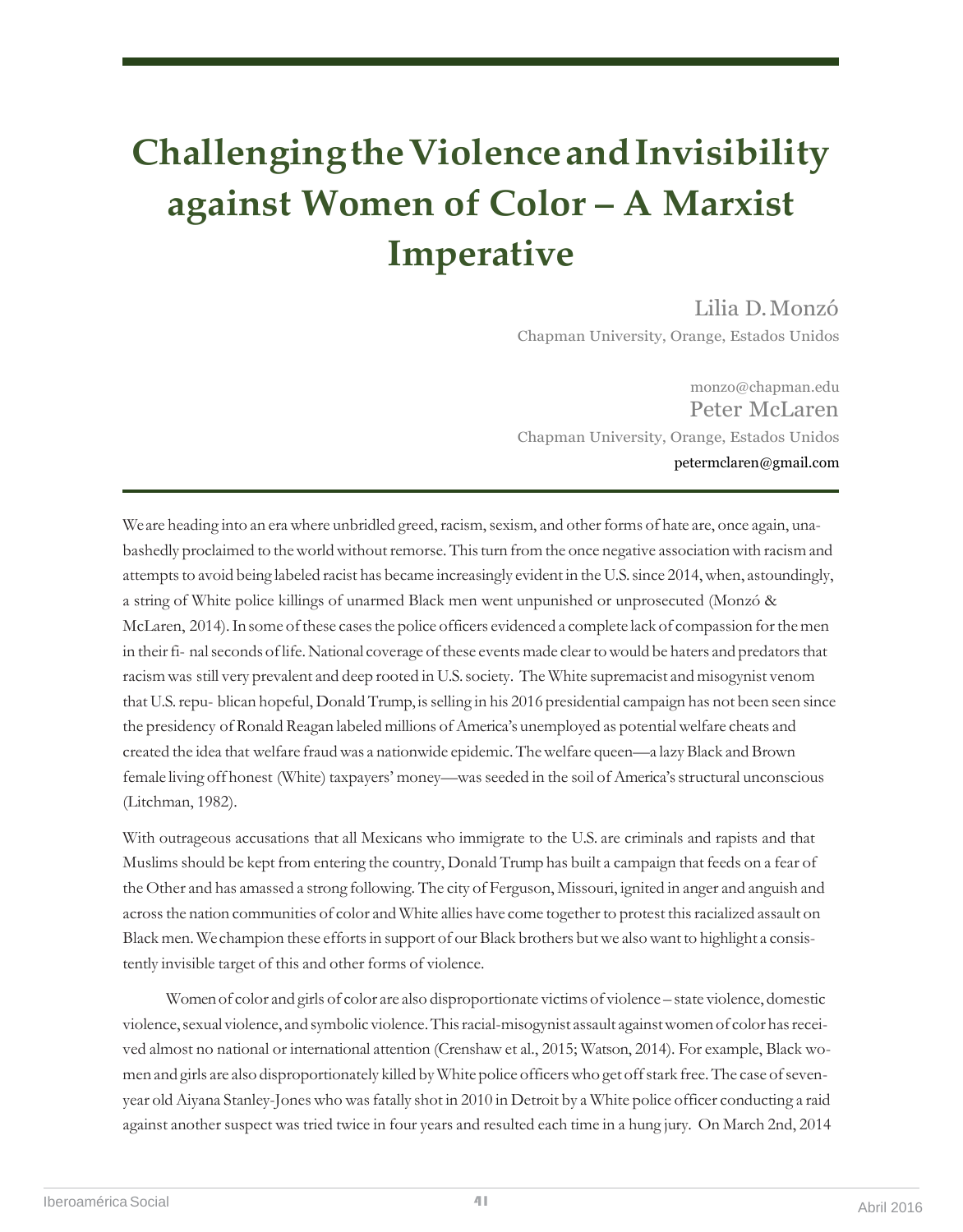22-year old Gabriella Nevarez was shot and killed by police who claim that she led them to a high-speed chase and attempted to ram their car into their vehicle. Witnesses say that she lost control of her vehicle aMer having been shot. Twenty-eight year old Sandra Bland who was shown on video pinned to the ground while surrounded by police officers was held in a Texasjail cell and found dead three days later.

On June 17th 2015 a White gunman murdered 9 parishioners at a historically Black church in Charleston. While this incident has been correctly referred to as terrorism against the Black community, rarely has it been emphasized that of the nine victims, six were women (Crenshaw et al., 2015). The media tends to treat police profiling and brutality against communities of color as police brutality against Black and Brown men. However, reports of police stoppings reveal a similar disproportionality with respect to racial profiling among Black men and women. For example, in New York City, of all police stoppings of men, 55.7% were Black men (compared to 10.9 of White men) and of all police stoppings of women, 53.4% were Blackwomen (compared to 13.4 of White women) (Crenshaw et al.,2015)).

Police brutality against women of color oMen takes the form of physical and/or sexual abuse. Consider the examples of Marlene Pinnockwho was pummeled in the face by a California Highway PatrolOfficer, Keyarika Diggles who was beaten in a Texas police precinct, and a police officer was caught on video pinning down Dejerria Bec- ton, a teenage girl, at a pool party while she sobbed asking for her mother (Crenshaw et al., 2013). While it may be perceived that women are "included" in anti-racist efforts in support of specific communities, our androcentric society oMen fails to recognize the differences that affect women across almost any domain. Remedies against po- lice profiling and violence against women of color requires a different approach. While racism may create a fear of Black and Brown men that leads to White police officers' response to "shoot first, ask questions later," racism against women of color contempt and dehumanization and sexual objectification. According to one researcher, sexual assault is a "huge problem" among police officers. Reporting and documentation of the problem are diffi- cult but even then reports suggest that 9% of all reports of police misconduct involved sexual abuse (Carpenter, 2014). Their societal invisibility and presumed voicelessness makes them prime targets for sexual assault, physical abuse, and other forms of violence.

Immigrant women, poor women, and women whose languages are other than English are also vulnerable to sexual assault, sexual harassment, and other forms of violence because they are perceived as not capable of managing the justice system. Undocumented women are especially vulnerable to demands by both immigration officials and employers who demand sexual favors or who silence potential reports of rape with the threat of deportation (Hing, 2008). The anti-immigrant sentiment and hyper nationalism that we have seen in the U.S. since 9/11 demonizesimmigrants as "criminals" even though migration into industrialized countries are increasingly a result of war, displacement, and poverty oMen caused by transnational capitalism (Monzó, McLaren, & Rodriguez, in press). This nationalism, spawned by anti-immigrant media messages, supports the systematic debasement of immigrants and justifies violence against them as deserved.

With recent gains within the GLBTQIA community and increased support of non-conforming gender and transgender community there has been a significant fallout against transgender women of color in particular. According to a 2013 report by the National Coalition of Anti-Violence programs (2014) transgender women accounted for 72% of all GLBTQIA homicides and 89% of the victims of such homicides were people of color. In each of these cases transgender women were brutally attacked, either shot, burned, or stabbed. According to a Fusion analysis (2015), 21 transgender women were killed in 2015 and 17 of these were either Black or Latina. While the number of transgender women deaths are increasing from previous year it is still unclear if the increase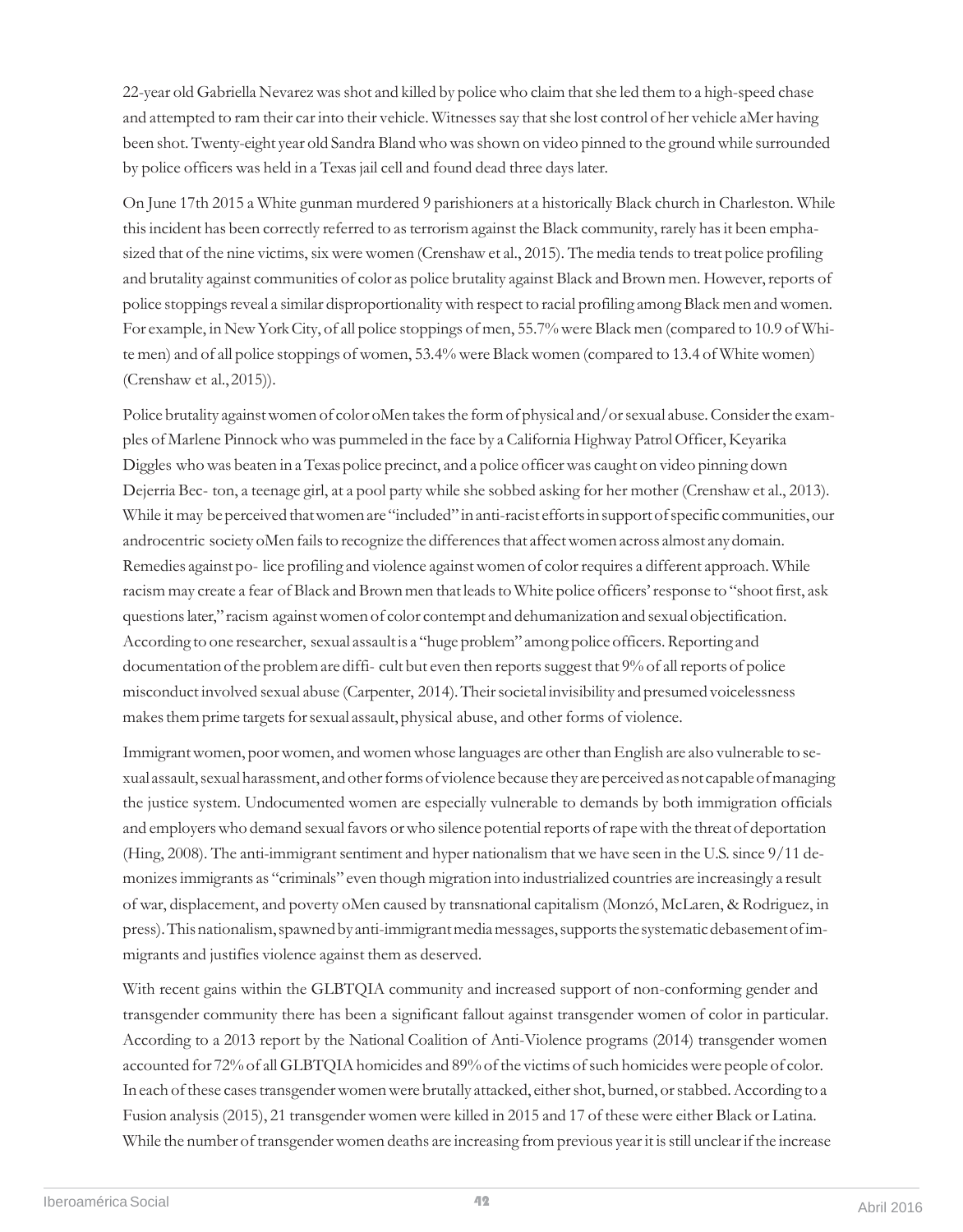hasto dowith greater hate crimes occurring or greater awareness and documentation (Kellaway & Brydum, 2016) Furthermore, these are only the numbers of transgender women killed. Many others existwho were attacked but survived. It is also difficult to know exact numbers since there is the possibility that victims may be misgendered. The string of victims include 20-year old Elisha Walker who was beaten to death in Smithfield, North Carolina, 20-year old Amber MonRoe who was shot to death in Detroit, Michigan, 17-year old Mercedes Williamson who was stabbed to death and found buried in a field behind her murderer's father's house in George County, Missis- sippi, 25-year old Ashton O'Hara was beaten to death in Detroit, Michigan, Tamara Dominguez who was killed by a male driver who repeatedly struck her with his vehicle (Kellaway & Brydum, 2016).

Violence against Muslims women is also on the rise. Indeed this has been the case since 9/11 but increasingly more so this past year.Thirty eight hate-based attacks against Muslims have been reported since the Paris attacks of 2015 and 18 of these occurred since the shootingsin San Bernardino, Ca (Siemaszko, 2015). These incidents taken up by extremists are unjustly blamed on all Muslims. While these criminal acts cannot and should not be excused, the way to best prevent future attacks is to address the root causes: US imperialism and its desire to guarantee corporate interests in the Middle East (McLaren, 2015). In the West, our responses to national suffe- ring have oMen been to find a scapegoat rather than to take responsibility for our own part in the world's rancor toward the West.Wehave not publicly taken stock of our own complicity in the development of extremist groups such asISIS. Muslim women wearing the hijab are prime targets. Examples of these hate crimes against Muslim women include a Muslim woman being pushed in front of an oncoming underground train in London, a sixth- grade girl was beaten by boys who attempted to remove her hijab while calling her ISIS in a New York City midd- le school, and several newspaper headlines have appeared with Muslim women wearing hijabs followed by suspi- cions that they might be the "new terrorists" (Tinsley, 2015).

Another horrific form of violence against women is human and sex trafficking (The Advocates for Human Rights, 2016).Trafficking, especially sex trafficking, is a thriving businessworldwide.Although the prevalence of trafficking is difficult to assess because of the hidden nature of this monstrosity, a 2012 report estimates that 20.9 million people and 15.8 million women are trafficked worldwide. While trafficking affects men too, the overwhelming majority of trafficking victims are women and young girls who face disproportionate poverty and discrimination which in turn negatively affect employment and educational opportunities.Although actual racial demographics are scant, the majority of women and girls who are trafficked into the U.S come from the "developing world," primarily from Latin America, countries of the former Soviet Union and South and Southeast Asia (Miko & Park, 2002). Traffickers prey on generally very young and poor women who are especially vulnerable because of their economic needs. They are oMen initially deceived about the nature of the work for which they are being hired and later forced against their will to engage in sex work. Other times women are lured into trafficking situations with false promises of descent working conditions. Tactics used to retain and control women in the sex industry include bondage, isolation, controlling money, physical violence and threats, and sexual assault and rape (The Advocates for Human Rights, 2016). .

While violence against women is rampant throughout the world and reaches epidemic proportions that far outnumber many of the disasters that oMen occupy media outlets, only few cases gain national attention. Indeed one in three women will be physically or sexually assaulted at least once in their life, usually by the men who claim to "love" them (United Nations Division for the Advancement of Women, 2008). As astounding as these statistics, drawn from self-reports, seem they are likely underestimated, hindered by the social stigma, ostracism, further violence, and sometimes even legal persecution that is oMen inflicted on women who dare to report.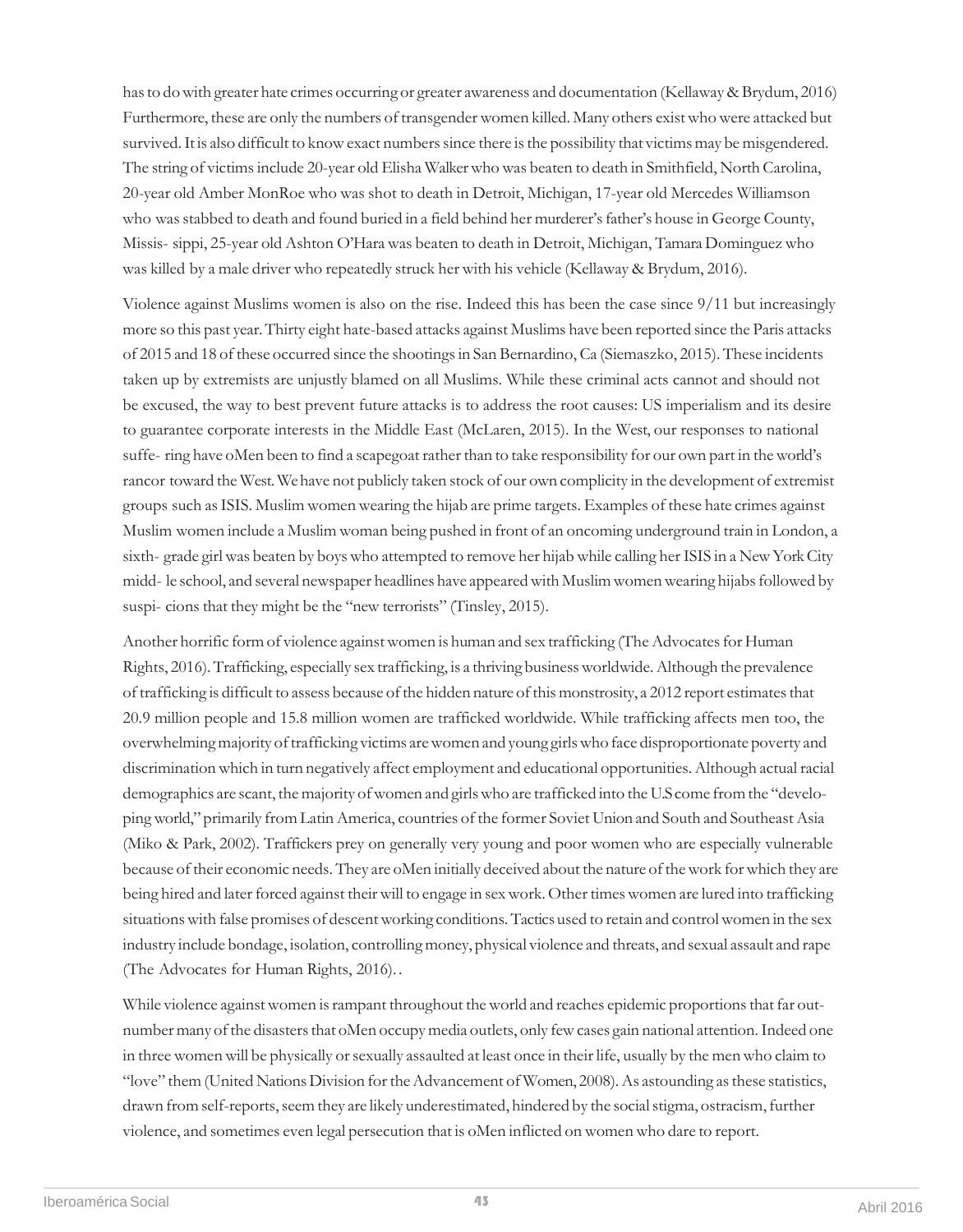Societal visibility is always related to the social and material conditions that create its possibility. That is, what we are able to or choose to see is related to the ideologies, values, and beliefs produced within a given mode of production. The violence that afflicts women of color across the world is a shameful reality that is apparently acceptable given that we rarely hear about the systematic nature of their specific forms of oppression. Indeed social justice advocates rarely recognize that any form of violence takes on particular characteristics when it involves women of color because they live a gendered and racialized existence, which produces distinct ways in which people relate to them. Since our capitalist world has been constructed in the image of Western man and to their benefit we have been conditioned to view the world through a Western androcentric lens. As such, unless we specify a subjugated group, by defaultwe organize theworldwith men asthe protagonists and create social, economic and political conditions that benefitthem.

If the explicit and unconscionable violence against women of color discussed above is so pervasive that it rarely ignites our collective conscience, then the more everyday subtle forms of symbolic violence oMen go completely undetected both by outsiders but also oMen bywomen of colorthemselves. One particularly invisible form of symbolic violence is the exclusion of women of color and their particular knowledges in spaces of power – that is in spaceswhere important decisions, networks, advancements, and opportunities are made (Monzó & SooHoo, 2014). This occurs of course across race, gender, and class. However, there is no doubt that it occurs most oMen among women of color, particularly Black and Latina women, whose ideas necessarily (in that they come from a place of greatestmarginality) are oMen perceived astoo different, perhaps even threatening, to normative practices and ideologies. While these seemingly more mundane forms of violence are not asimmediately threatening as those discussed above, they are endemic to the subconscious perception of women of color as less intellectually worthy or having knowledges that are of less value (Monzó, 2015). Restricting women of color from contexts of power and silencing them from explaining the world through their vantage points, removes the potential for new ideas to emerge – ideas rooted in the particular experiences of oppression, including ideas about the form of and processes by which the oppression they experience takes shape which would help with designing policies, laws, programs, and other strategies that may significantly curtail the violence they experience (Monzo, 2014).

Of course we cannot only adopt reactionary methods to end the violence against women of color. There is a need for pro-active strategies that entail a conscious awareness and inclusion of all women and all people of color and all thosewho currently live by the dictates of the ruling class. We engage this offensive against the structures of capitalism, racism, sexism, hetero and gender normativity, and all other forms of oppression simultaneously but with a conscious awareness that these take specificity within the capitalist mode of production (McLaren, 2015). This does not mean that these forms of oppression will automatically end as a result of a socialist revolution but that they are impossible to eradicate within the existing capitalist structure because capitalism depends on them to sustain its system of exploitation. Of course this means also that we must erode the structures that enable capitalism to continue, structures that sustain racist practices built upon the oppression of women, including the family – an institution that serves to control women and by so doing the production of the next generation into good working-class racistsexists.

This is a call to amplify our lenses (letting women of color's vantage points in) not to replace them. We do not subscribe to the postmodern notion that because women of color face specific forms of oppression we cannot work with other women and men to end our oppression. Our argument is in fact the opposite: that amplifying our lenses requires the inclusion of all voices toward the common goal of eradicating all forms of oppression.

An understanding of how these structures work together under capitalism to oppress women of color, and other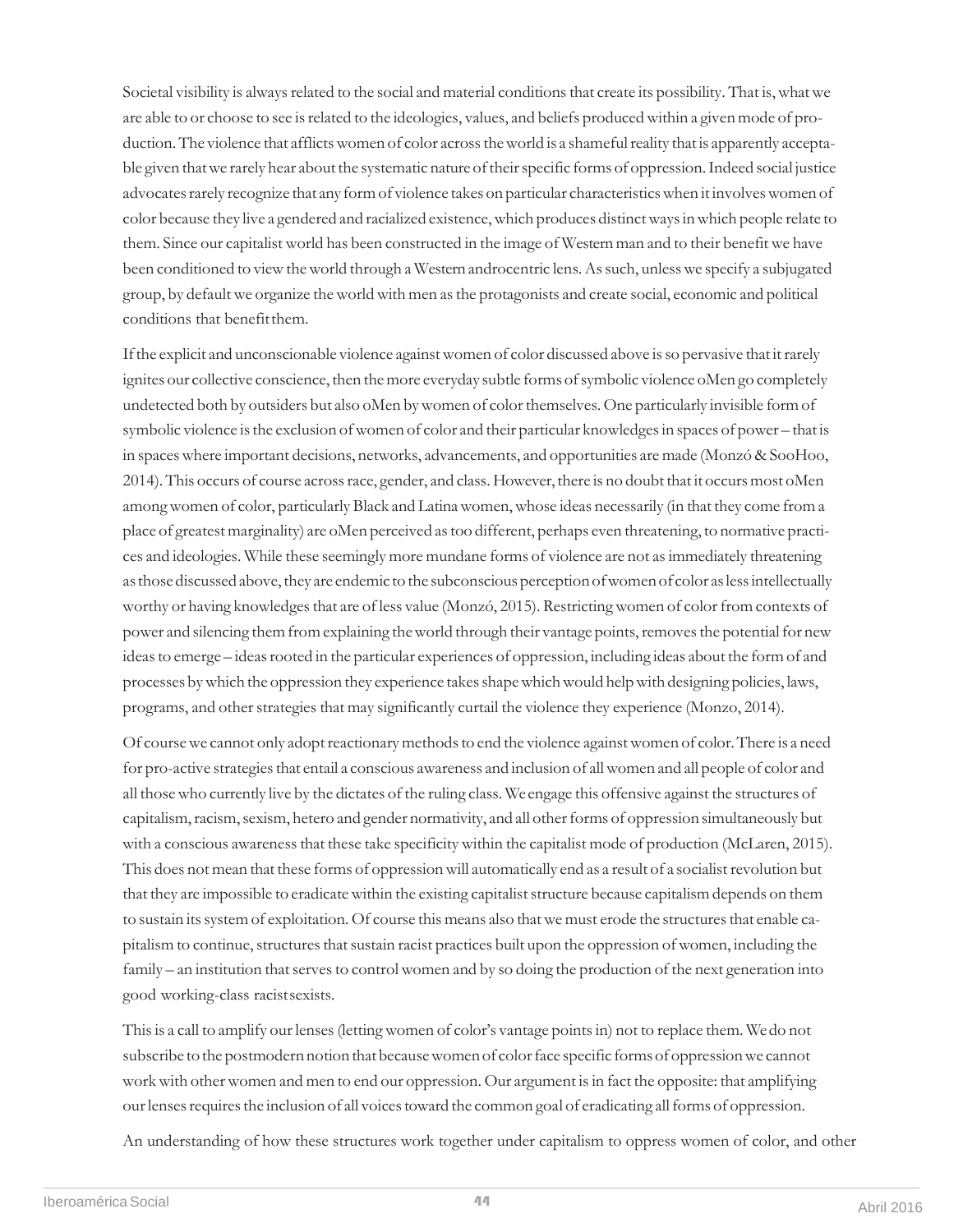groups in historically specific ways leads to the conclusion that we must begin to name our oppression and our vision for social change. General notions of social justice not only hide the specificity of experience among the oppressed and therefore make us suspicious and resentful of each other but they also hide what we stand for. Increasingly the termsocial justice has been co-opted to reflect a leM-liberal viewthatseeksto merely improve conditions for the oppressed so they can have more opportunities and a better standard of living. However, this notion ofsocial justice resists acknowledging that capitalism cannot be reformed to avoid exploitation and to promote equal opportunity (Marx, 1906/2011). Those who strive for this approach support the view that some human beings are more motivated than others and deserve to have more (things) in life. They are still subscribing to the capitalist narrative of meritocracy. We must recognize that this narrative is based on lies – the lie that the accumulation goal of capitalism can be curtailed and capitalism 'reformed' to serve the interests of the working-class, the lie that wages for work is an equal exchange rather than a system of exploitation in which workers become the property (capital) of the capitalists, and the lie that although capitalism is not perfect it is the best system that can exist and that an alternative to capitalism that is class-free and can support greater freedom and equality is not possible. As revolutionary Marxist critical pedagogues we denounce unequivocally these lies (Allman, 1999; McLaren, 2015, 2006).

Paulo Freire (1970, 1994), one of the founding philosophers of critical pedagogy, engaged the idea of love not as an emotion locked in the heart of an individual but as a social relation that evidenced a true value for the Other, a recognition of value for the difference that an Other brings. Freire argued that this love was fundamental to the dialogic praxis that would lead to understanding the word and world and to the impetus and agency necessary for transformation. A love that attempts to change the Other into their mirror image is merely an expression of selflove. True love demands not only that we recognize the social and economic positioning of the Other and how it relates to our own positioning and to the structure of domination in the world but to do all in our power to transform these relations of domination. Love, Freire argued, is necessary for hope to flourish. Without love for the Other, for humanity and the world we cannot muster the hope necessary to risk our hearts and our lives to transform the world (McLaren, 1999). Tolove, we must be able to truly see the Other as a fully human being, magnificent in their existence in the world, deserving to be heard and to be trusted to engage their full human capacity and potential, equally worthy, always unfinished, but imbued with a unique responsibility and potential to mark the course of history. This revolutionary love is necessary to end today's violence against women of color and all other social groups and against the capitalist structure the produces this violence. With love and hope we will begin to work together toward a better world across the social differences that have been created to keep us divided and in service to the capitalist mode of production. As revolutionary critical pedagogues, we favor a world free of class and organized around freely associated laborinwhich all living organisms are recognized asinterdependent and in which each of us is socially responsible for the other, a society in which women of color, women of non-color and all men regardless of sexual orientation, gender identity, or other marker of difference can value each other and live together, and truly love each other enough to make our history one of equality, freedom, and solidarity.

## **References**

Allman, P. (1999). *Revolutionary social transformatio*n. Westport, CT: Bergin & Garvey.

Carpenter, Z. (2014, Aug.). The police violence we aren't talking about. *The Nation,* Aug. 27. [http://www.](http://www./)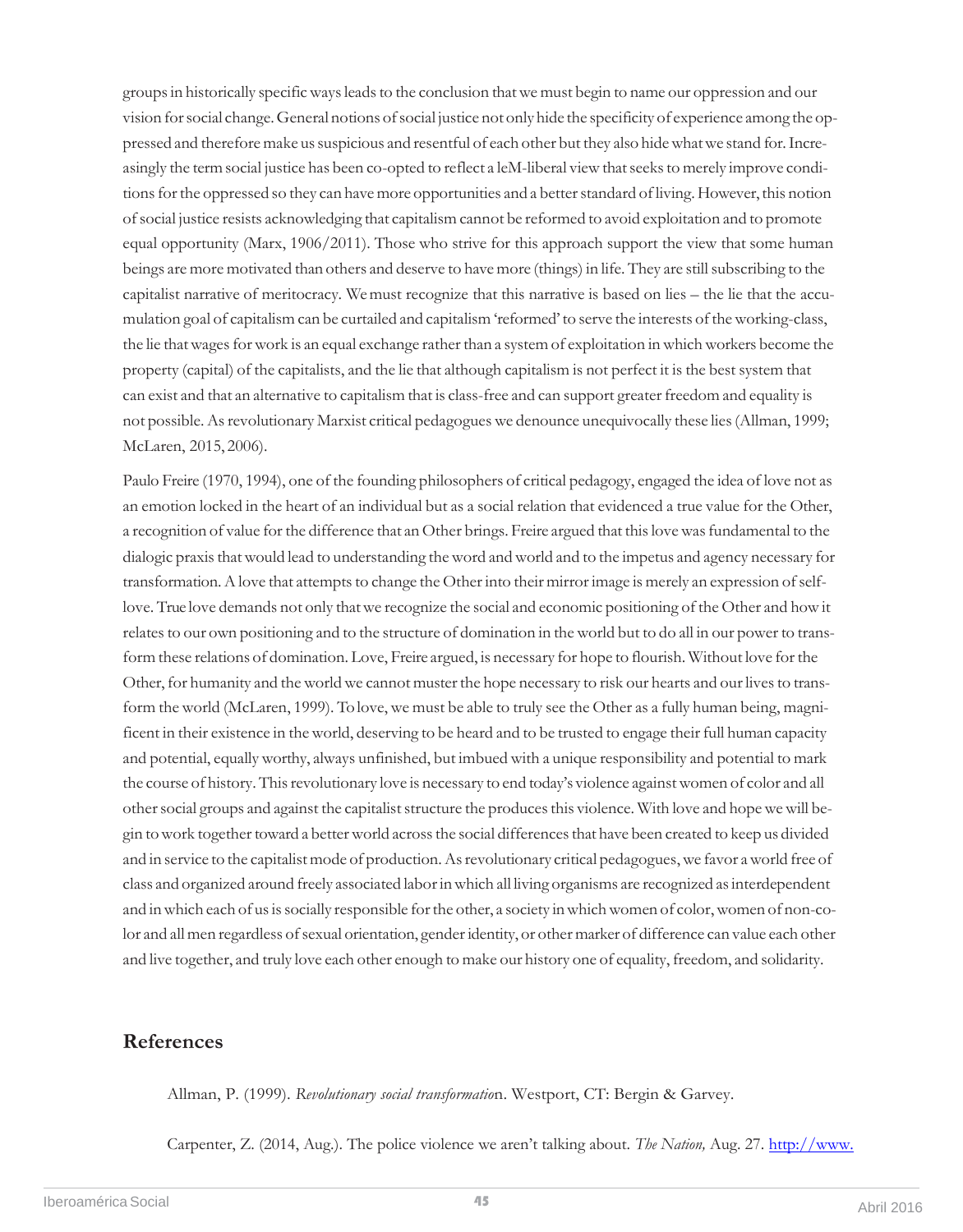thenation.com/article/police-violence-we-arent-talking-about/

Crenshaw, K.W. & Ritchie, A.J. with Anspach, R., Gilmer,R. & Harris, L. (2015). *Say her name: Resisting police brutality against Black women.* New York: African American Policy Forum, Center for Intersectionality and Social Policy Studies.

Freire, P. (1994). *Pedagogy of hope.* New York: Continuum.

Freire, P. (1970). *Pedagogy of the Oppressed*. New York: Continuum.

Hing, J. (2008). *Anti-immigrant fever ignites violence against women*. RaceWire <http://www.sfwar.org/pdf/> Immigrants/IM\_RWire\_03\_08.pdf

Kellaway, M. & Brydum, S. (2016, Jan). As a new year dawns, activists continue to decry an 'epidemic' of fatal violence directed at transgender women – Updated. *Advocate,* Jan 12. Retrieved from http://www.advocate. com/transgender/2015/07/27/these-are-trans-women-killed-so-far-us-2015

Lichtman, R. (1982). *The production of desire: The integration of psychoanalysis into Marxist theory*.New York: TheFree Press.

Miko, F.T. & Park, G. (2002). T*rafficking in women and children: The U.S. and international response.* CRS Report for Congress. Retrieved<http://fpc.state.gov/documents/organization/9107.pdf>

Marx,K(1906/2011).*Capital,vol.I.* NewYork:The Modern Library.

McLaren, P. (2015). *Pedagogy of insurrection.* New York: Peter Lang.

McLaren, P.(2006). *Rage & hope.* New York: Peter Lang.

McLaren, P. (1999). A pedagogy of possibility: Reflecting upon Paulo Freire's Politics of Education: In me- mory of Paulo Freire. *Educational Researcher,* 28(2), 49-56.

Monzó, L.D. (2015). *Confronting colonial representations of Latinas: Developing a liberation praxis. Postcolo- nial Directions in Education.*

Monzó, L.D. (2014). A critical pedagogy for democracy: Confronting higher education's neoliberal agenda with a critical Latina feminist episteme. *Journal for Critical Education Policy Studies.* 12(1), 73-100.

Monzó, L.D. & McLaren, P. (2014). Toward a red theory of love, sexuality, and the family. *Iberoamérica Social: revista-red de estudios sociales (III)*, 48-51. Retrieved [http://iberoamericasocial.com/toward](http://iberoamericasocial.com/toward-a-red-theory-)[a-red-theory-](http://iberoamericasocial.com/toward-a-red-theory-) of-love-sexuality-and-the-family